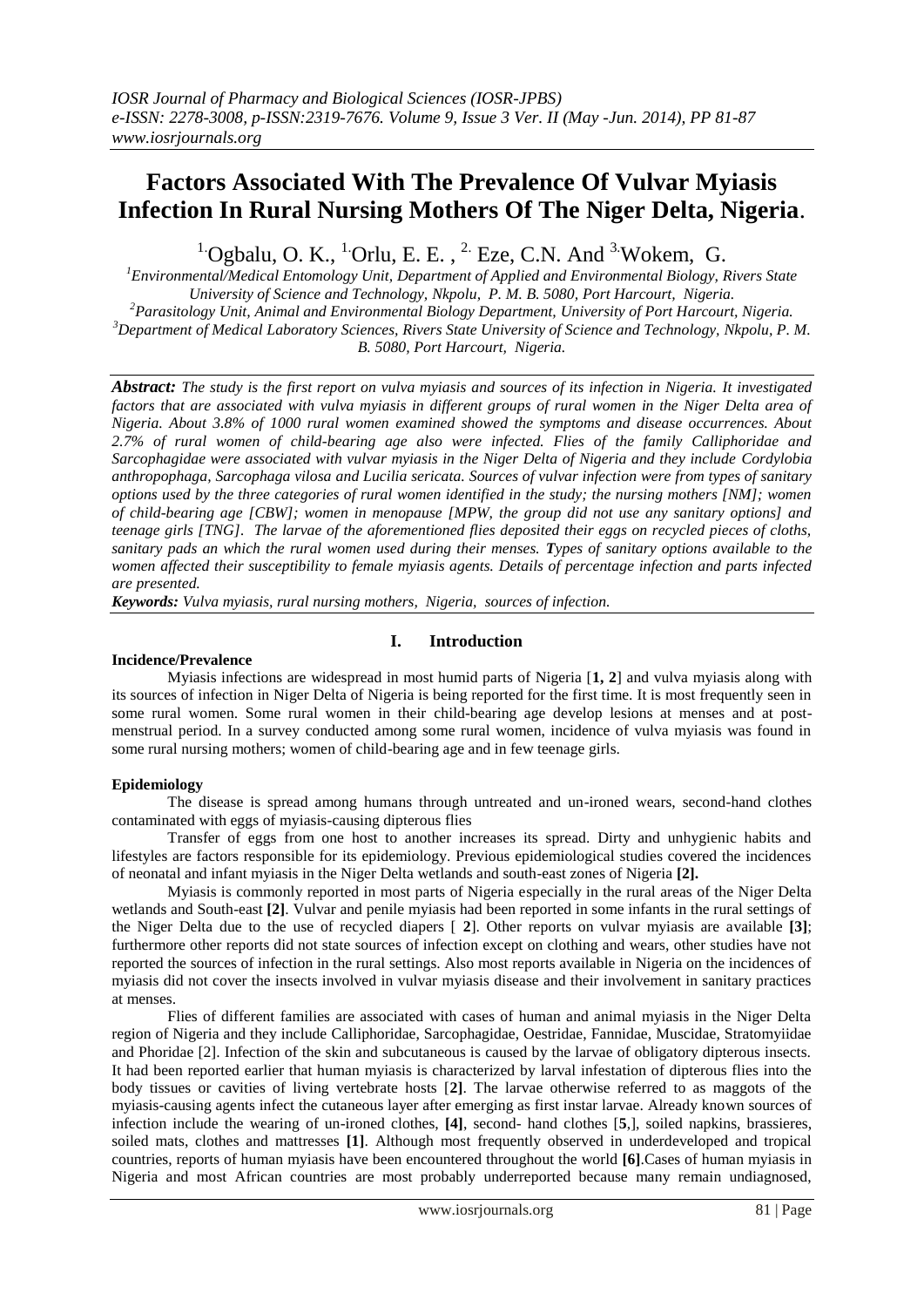unidentified or unpublished especially as most people infected attended to themselves by indulging in local methods of treatment and refused to obtain medical attention. In the Middle east a recent case of Ophthalmomyiasis was reported of a US soldier in Iraq that was infested by 18 larvae of Oestrus ovis **[7].**There have been numerous reports of ophthalmomyiasis in other parts of Nigeria caused by various flies, including the sheep nasal bot fly, Oestrus ovis, the latrine fly, Fannia spp., the house fly, Musca domestica, and the cattle bot fly, Hypoderma spp. Oestrus ovis is said to be the most common cause of ophthalmic myiasis in humans in other regi ons**(8, 9]**. Diagnosis and treatment of different forms of myiases have been reported [**1, 2, 5]**. The location of this present infestation is at the vulvar area including the clitoris due to lack of hygiene of some rural nursing mothers. Although this infestation is a rare condition but it is gradually becoming noticed as women confided in interviewers of their fear in reporting their cases to medical personnel. Most cases of vulvar myiasis are not reported for the fear of the infected patients losing their marriages. Earlier workers listed different types of myiasis and also listed that the flies that produce furuncular myiasis include Dermatobia hominis, Cordylobia anthropophaga, Wohlfahrtia vigil, and the Cuterebra species **[10]**. Gasterophilus and Hypoderma are two flies that produce a creeping myiasis. Flies that cause wound myiasis include screwworm flies such as Cochliomyia hominivorax and Chrysomya bezziana, and Wohlfahrtia magnifica. In Nigeria, the most prominent of myiasiscausing agents include notably Cordylobia anthropophaga, Lucilia sericata, Chrysomyia spp. It has been reported that cutaneous myiasis presentations in some patients include furuncular, migratory, and wound myiasis, depending on the species of infesting fly **[11, 12]**. Most reports of furuncular myiasis in the United States involved infestation by Dermatobia hominis (Linnaeus Jr.) in travelers returning from Mexico and Central and South America [**13**; **14, 15]**.

The African tumbu fly, Cordylobia anthropophaga (Blanchard), causes cutaneous infestation with furuncular lesions in sub-Saharan Africa [**16, 17]**. Often when the physician has a high index of suspicion, that the patient has a history of recent travel to an area of endemicity, and classic furuncular lesions are present, a times with the posterior end of the larva protruding from one of the lesions, there is little diagnostic difficulty **[18, 19, 20]**. However, cases of furuncular myiasis in the United States acquired by patients without a history of recent travel are distinctly unusual; most reported cases have been caused by larvae of flies of the genus Cuterebra, a group of species that parasitize rabbits and rodents and cause myiasis **[21, 22, 23]**. Other authors described Cutaneous myiasis as a temporary parasitic infestation of the skin of human and other vertebrates by fly larvae, primarily species of the flies Dermatobia and Cordylobia **[24]**. In Central and South America cutaneous myiasis is mainly caused by the larvae of Dermatobia hominis; in most parts of Nigeria it is mostly due to the larvae of Cordylobia and Lucilia species. Other cases of vulvar myiasis caused by Wohlfartia magnifica had been reported in a 31- year old married female who was described as one with a history of dropping fly larvae from vulva , **[25]**also reported a different case report on oral myiasis in a child. However in this study our focus was to investigate whether some rural women in their child-bearing age are predisposed to myiasis agents and the sources of infection. Our interest also bordered on whether female flies were attracted to the menstruating females based on the types of sanitary hygiene they uphold.

# **II. MATERIALS AND METHODS**

We carried out purposive stratified sampling and we took our samples from a total of ten villages from Rivers, Bayelsa and Abia states namely Kpite, Obiozimini, Oyigbo, Odi, Tombia, Abua, Asa, Emekalakala, K'Dere and Nembe where we examined 100 women from each of the ten villages listed above. Only twenty female samplers were used per village for this study to identify women with vulva pains and itching or any other forms of discomfort. Prior to the commencement of the study we sought and obtained an ethic permit from the Ethics Committee of the Department of Medical Laboratory Sciences of the Rivers State University of Science and Technology, Port Harcourt. A copy of the ethic permit was given to each village head and consent of the patients was sought. The categories of women interviewed and examined for the study included nursing mothers [NM]; Child-bearing women [CBW], another category covered patients that were already into menopause [MW] and teenage girls that were in their early- menstruating age. Interviews were organized for the nursing mothers and those in their child-bearing age [18-35 years of age] and the teenage girls, the women in menopause were used as control. In each of the four categories of females listed, at least 100 women were randomly selected after the interview [in most cases we did not have up to 100 women to be examined]. The patients' population consisted of women and girls. They were 1000 patients in all with 100 drawn from ten villages [eight from Rivers state, one from Abia and one from Bayelsa states]. Out of this number those that presented clinical symptoms of itching and lesions were examined for maggots. The villages were selected based on the fact that there were health issues on the presence of lesions and maggots in the inner thighs of some women.

**CLINICAL SYMPTOMS:** Based on preliminary reports of those women that complained of itching of different degrees at their vulva areas, research studies were conducted for each of the villages listed. Patients who complained of vulva pains, itching sensation and discomfort within their inner thighs were separated for clinical examinations.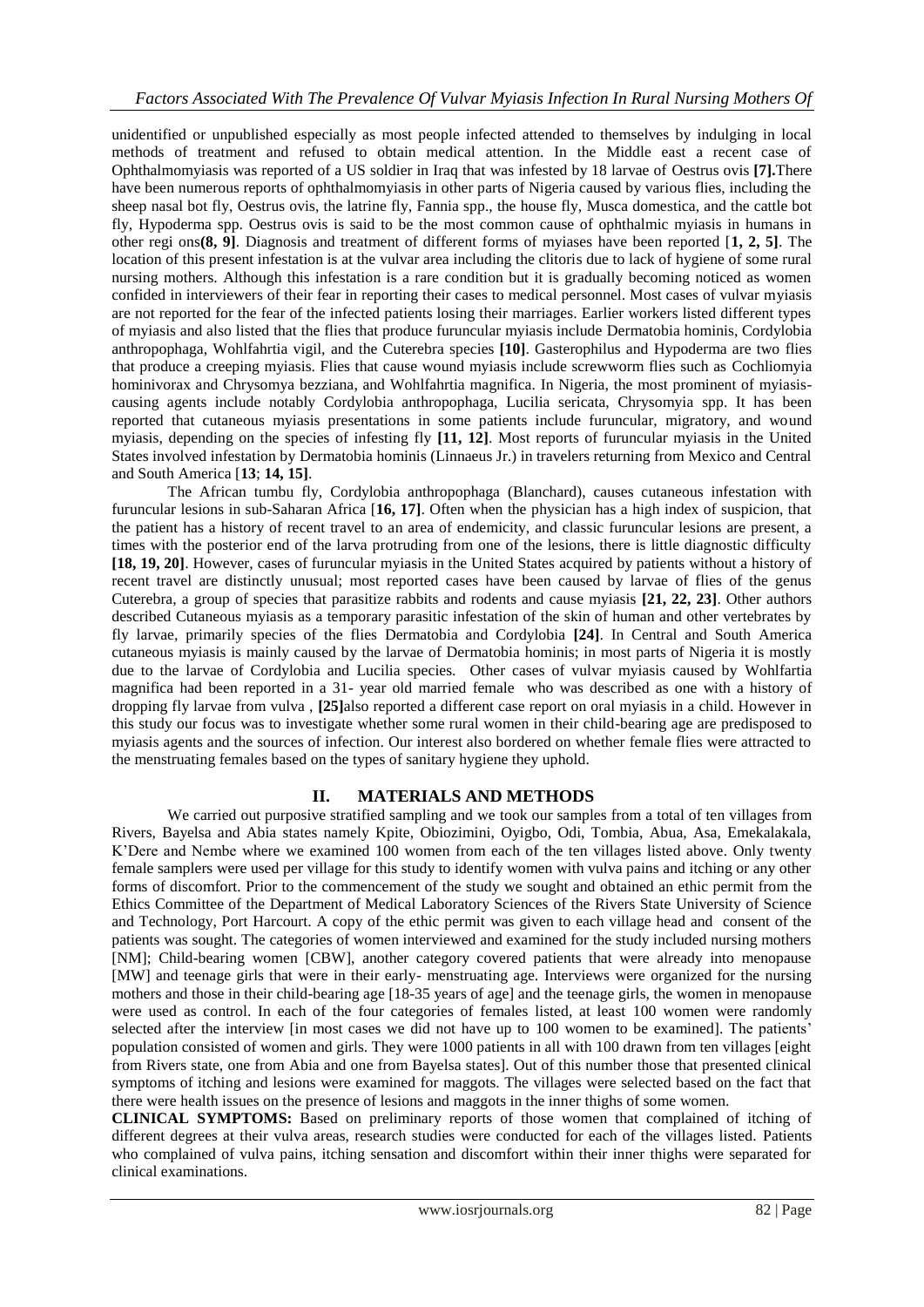**TREATMENT:** Treatment consisted of manual larval removal followed by systemic therapy with antimicrobials. The lesions were washed with Detol [a liquid disinfectant] for over a period of five days after the method of **27**de Souza-Babosa et al,[2008].

The terrains of the selected villages were relatively similar but data on their humidity, temperature, rainfall and vegetation are close but not similar. On sampling dates, we were at the sampling locations in the morning [7.00 h] to meet up with women who are predominantly farmers, traders and wives to fishermen, fish and seafood sellers. Sampling dates covered from September 2011 to August 2012. In all contacts with the patients, only female medical personnel conducted interviews and examinations for obvious reasons.

**Examination of the vulva proper:** Examination of the vulvar was granted by the patients in some cases [n=100], however snapping of photographs was not permitted by the patients. All clinical observations were made by the medical personnel and the vulva area including the clitoris were wiped several times with cotton wools absorbed in disinfectant solution to expose the lesions containing the maggots within. Extraction of maggots followed after the method of **[2]** Ogbalu et al., 2011 except that oil was not applied but all clinical procedures were observed and maggots were extracted using a pair of forceps. In some cases, incisions were made in order to extract the maggots depending on the parts of the vulva. Oral interviews yielded a lot of useful information on site of injury, number of larvae extracted, time of infection [whether prior to menses or post menses], types of materials used: whether recycled clothes or sanitary pads].

Fifty pieces of cloths cut in rectangular shapes, recycled sanitary pads [RSP], and Toilet rolls were collected from 50 women of CBW and NM categories and exposed for 48h under shades and the eggs and larvae isolated from them were taken to the Post Graduate Laboratory of the Rivers State University of Science and Technology, Port Harcourt, Nigeria identification of eggs and larvae of myiasis- causing agents. Number of the aforementioned developmental stages isolated from different parts of the vulva was also recorded.

**Data Analysis :** Data were subjected to analysis of variance and the Students t-test using the software XLSTAT 2011. All data in figures and tables are presented as the means  $\pm$  SE and the significance level was set at p<0.05.

#### **III. RESULTS**

**Figure 1** showed the categories of rural women and the types of sanitary options they used at menses; many of the rural women used recycled pieces of cloths during their periods, those who had access to sanitary pads recycled them. **Figure 1** showed that infestation by the myiasis-causing flies was highest in nursing mothers especially those from Abua, Rivers State. A total of 8 maggots were extracted from the vulvar of a 33 year-old single nursing mother Abua. Myiasis agents include Lucilia sericata, C. anthropophaga [5] and Sarcophaga vilosa [3]. In all the four categories of women interviewed and examined, infection level was highest in the nursing mothers in all the ten locations followed by the Child-bearing women [CBW] and the teenage girls [TNG] in that order. Women in their menopause did not attract maggots except in one case outside our sampled locations. There were age variations in the larvae of myiasis-causing agents encountered.

Maggots of flies were isolated from vulva of some rural women in different locations studied **[Figure 2]**. In all, the women categorized as nursing mothers showed the highest records of vulvar myiasis, followed by the child-bearing women [CBW].Infection was lowest in the teenage girls and there was no infection in women in their menopause. Total number of maggots extracted from the vulvar of women was eight and that was highest in rural nursing mothers from Abua**.** In the child-bearing women, the highest number of larvae extracted was 4, followed by 2 maggots extracted from the vulvar of teenage girls **[Figure 2]**.The infection rate showed that C. anthropophaga infected 22.5% of rural nursing mothers, 13.5% of rural women in their child-bearing age and 0.8% of teenage girls **[Figure 3]. A** higher infection rate occurred in the child-bearing aged women; 12.5% of them were infected by L. sericata maggots, followed by 10.5% of the rural nursing mothers **[Figure 4].**  Percentage infection by S. vilosa in rural nursing mothers was significantly higher in women of child-bearing age **[Figure 5].** The general trend was that infection was higher in rural nursing mothers than other women. Larvae were extracted from different parts of the vulvar areas and a significantly higher number of larvae was extracted from the groin followed by the number from the labium majus, urethral orifice , labium minor and clitoris in that order [SNK, P<0.05] **[Figure 6].**

#### **IV. Discussion**

Nursing mothers are associated with postnatal bleeding up to a period of 3 months or more and in the rural areas of Nigeria as a result of poverty some of them resort to the use of pieces of clothes which they fold and use during their menstrual periods. Myiasis-causing flies are generally attracted to oviposit on soiled clothes, mats, mattresses, brassieres and on wounds **[I, 2]** but a new source is being reported in this paper involving vulvar myiasis which occurs in the rural settings where prevailing unhygienic conditions and dirty habits promote myiasis-causing agents' infection. In some cases, promiscuous lifestyles have contributed to vulvar myiasis. Earlier works reported that the woman with vulvar myiasis had several sexual partners **[24]** and other reports **[25]** corroborated the findings of other authors where an 18 year-old girl living a promiscuous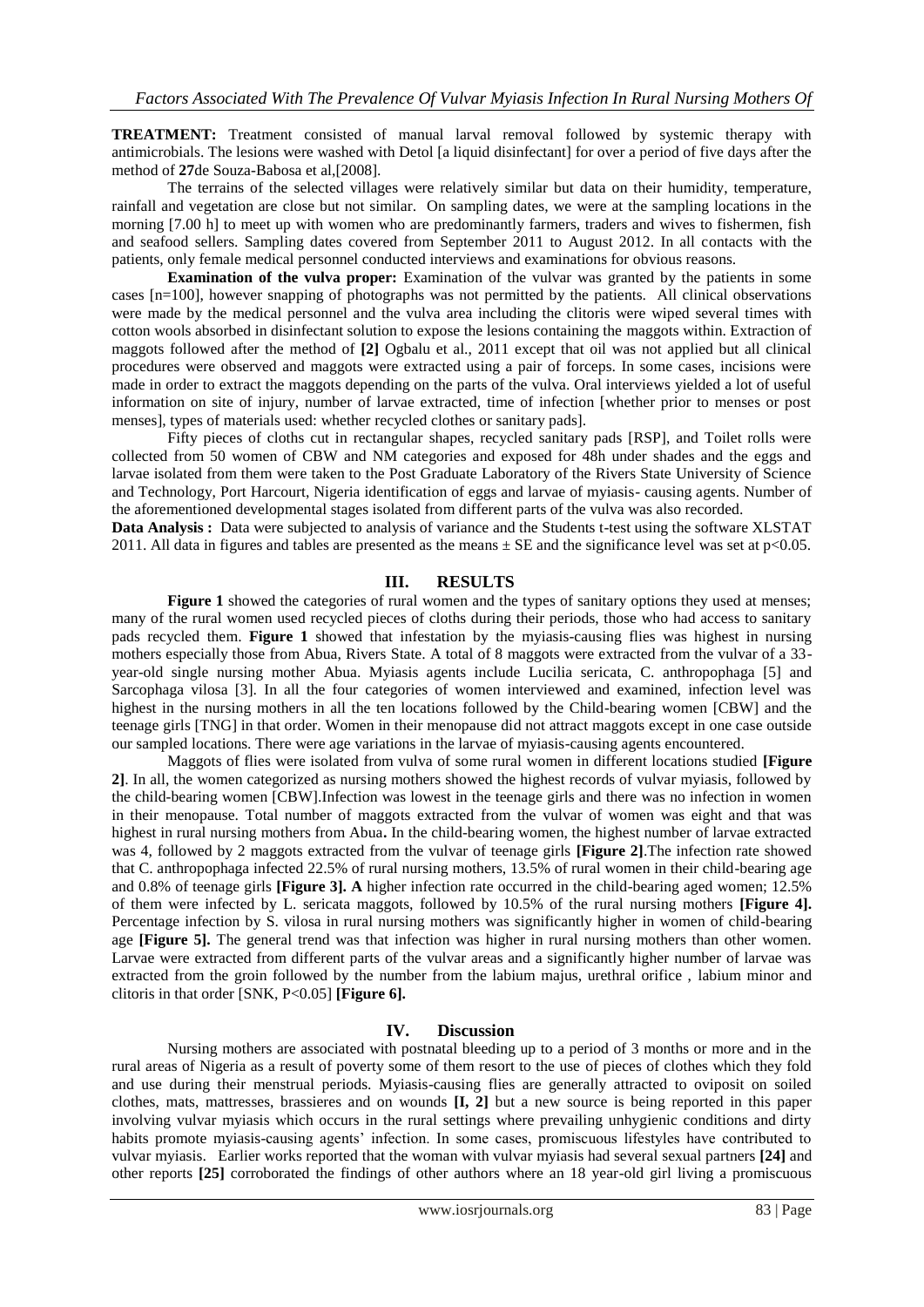lifestyle was inflicted. Other cases involved a 23-year-old woman that presented a large exophytic genital wart arising from perineum, vulva, introitus of the vagina and inner aspects of her thigh.

The reason for vulva myiasis in some rural women was a case of poverty apart from unhygienic situations. The hydrologic conditions of the sampled locations, coupled with indiscriminate dumping of refuse promoted dirty environments for the breeding of the flies. Patients expressed the discomfort they experienced in vulvar myiasis as worm-like movement in the lesions under the skin. Appropriate diagnosis of different forms of myiasis in the region and elsewhere in Nigeria is becoming easier as many medical practitioners have clues to their symptoms as the incidences are common and are aware of the availability of the fly species in the endemic regions of the country. Extraction of larvae via the central punctum may not be feasible in all cases, so a time, the occlusion of the skin pore and subsequent application of an incision is allowed in order extract the larvae. In some cases due to infections at the inner thighs and the labial areas of the vulva, warty deposits were observed. Initial signs include the presence of lesions, some degree of abrasion and maceration which occurred as a result of larval infections which further resulted in scratching with subsequent abrasion and macerations. Also in conditions where the epidermal barrier is lost, abrasion and lesions facilitated infection rates especially with contaminations from larval feeding, their excreta and exuviae. Prevalence of vulvar myiasis was found in 3.8% rural nursing mothers and 2.7% rural women of child-bearing age. Many women in the rural circle are facing extreme poverty and this affects their health; some do not have access to sanitary pads hence they recycle cloths and use pieces of old wrappers at menses. Their lifestyles as fish and meat sellers predisposed them to infections coupled with unhygienic practices. We have advised for the use of local irons with hot charcoals to press cloths used at menses after washing in order to kill the eggs and larvae of myiasis-causing flies. Some rural areas lack power supply so they do have facilities for drying cloths indoors. We also advertised for nongovernmental organizations to supply and distribute sanitary pads to the women in the rural settings. We have educated them on how to ensure personal hygiene and the need for frequent bathing for women, especially those in menses.

In some parts of Nigeria some female farmers that had experienced some nodular inflammatory lesions concluded that they were poisoned even in cases of vulva myiasis, some of the rural women interviewed had the superstitious belief that their pants were infested by wicked forces. It had had earlier been reported that larvae were found on diapers of babies in the Niger Delta and south-east zones of Nigeria. Reports had also been made of larvae of flies on septic umbilical cords in some neonates in Nigeria **[2]**. In some instances, we encountered vulva lesions with sepsis which corroborated with the findings of other authors **[2, 26]** that reported of neonatal myiasis and umbilical cord with sepsis. Regular acts of soap/water bathing will prevent future infections. We are focusing on our next study that will cover awareness on personal hygiene, use of sanitary pads and general cleanliness of the environments.

Localization at the genital area is rare, with few reports in the literature. This finding is usually associated with promiscuous sexual behavior in some other parts of the world. In the present study, we did not encounter patients with promiscuous sexual lifestyles. Our patients had vulva myiasis because of poverty and lack of hygiene. Other cases of vulva myiasis involved two diabetics [73 and 81 years] outside our study area but they were referred to our team. Those cases were cases of neglect that had stroke and they were neglected; no medical care and hygiene and flies had access to their inner thighs.

In wetter regions of Nigeria where we have carried out our studies, many rural women wear waist slips and as they go about their chores they are exposed to the flies which are attracted to foul odours of their bodies especially at menses. Other life styles; as farmers they are exposed to fermenting plants and manures in poultry and animal farms that harbor the myiasis-causing flies.

#### **V. Conclusion:**

Some rural nursing mothers in the Niger Delta of Nigeria were predisposed to vulva myiasis. Flies of the family Calliphoridae and Sarcophagidae were associated with vulvar myiasis in the Niger Delta of Nigeria and they include Cordylobia anthropophaga, Sarcophaga vilosa and Lucilia sericata. Sources of vulvar infection were from types of sanitary options used by three categories of rural women identified in the study; the nursing mothers [NM]; women of child-bearing age [CBW] and some teenage girls [TNG].

The prevention of vulva myiasis should involve the control of fly populations, proper disposal of sanitary pads, general body cleanliness, such as avoiding the use of recycled pads and pieces of clothes. Bathing with disinfectant should also be encouraged. In addition, the public should be informed that individuals living in locations without basic sanitation are more predisposed to infestation. Non-governmental organizations should regularly carry out campaigns on hygiene for rural women.

#### **References**

<sup>[1].</sup> Ogbalu OK, Achufusi TGO, and Adibe C. Incidence of multiple myiases in breasts of rural women and oral infection in infants from the humid tropics-Niger Delta. International J. Dermatology. 2006; Vol. 45 No. 9: 1069-1070.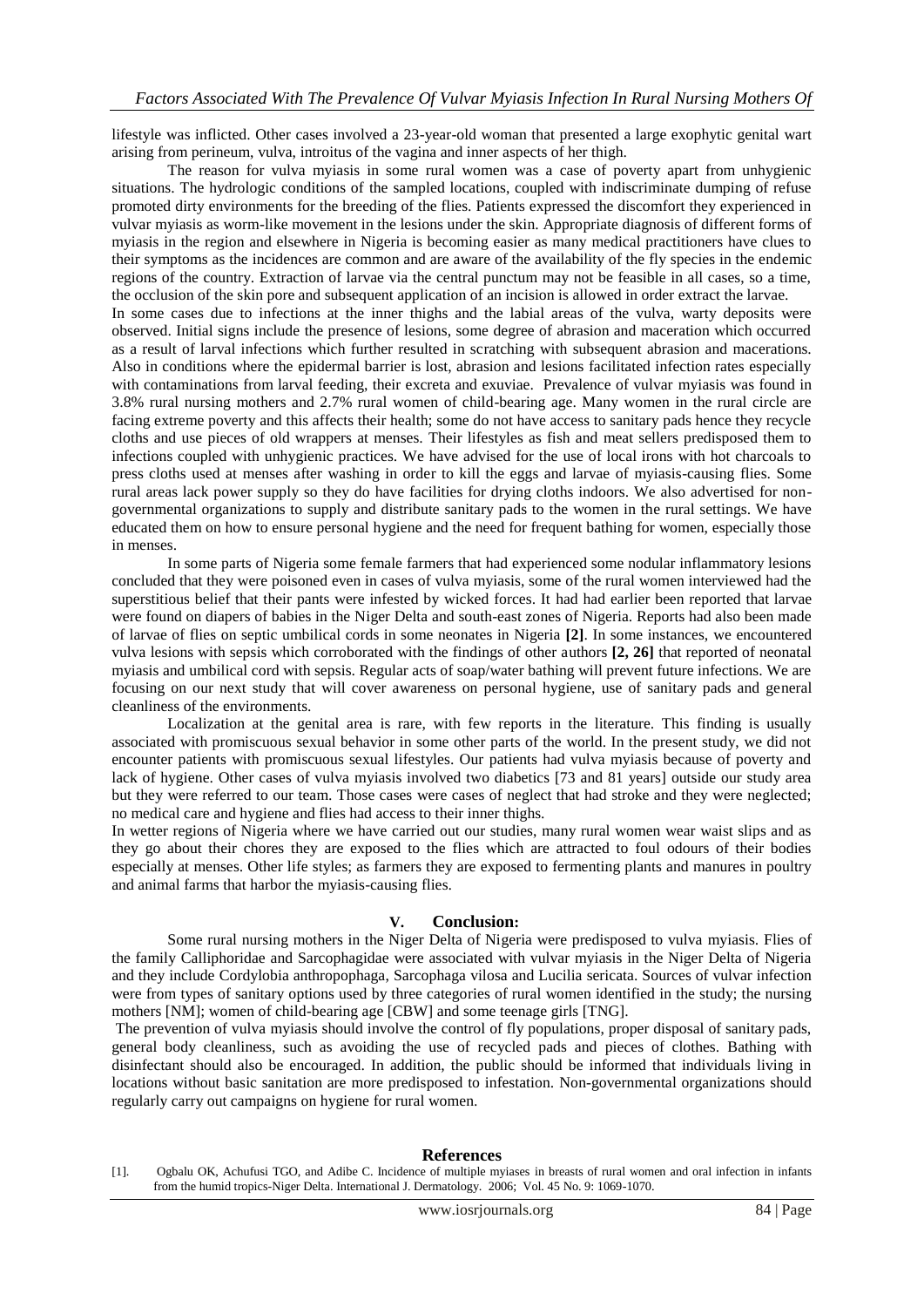- [2]. Ogbalu OK, Achufusi TGO, Orlu EE, Bawo DS, Adibe CH, Kumbe LBN, Azuonwu O and Amadi EC. Human myiasis in neonates and children of Niger Delta wetlands and South-east Nigeria. JCDSA. 2011; Vol 4: 1,[171-].
- [3]. McGraw TA and Turiansky GW. Cutaneous myiasis. J Am Acad Dermatol 2008; 58:907-926.
- [4]. Ogbalu OK, The distribution of Cordylobia anthropophaga in the Niger Delta and Its Health Implications. 2003: 23pp, Sebeast Publishers, Lagos, Nigeria.
- [5]. Derraik JGB, Heath, ACG.., Rademaker, M. "Human myiasis in New Zealand: imported and indigenously-acquired cases, the species of concern and clinical aspects<sup>"</sup>. Journal of New Zealand Medical Association, 2005; Vol. 123: No 1322.
- [6]. De [Araújo](http://www.ncbi.nlm.nih.gov/pubmed?term=%22de%20Ara%C3%BAjo%20RJ%22%5BAuthor%5D) RJ, [Corrêa AM,](http://www.ncbi.nlm.nih.gov/pubmed?term=%22Corr%C3%AAa%20AM%22%5BAuthor%5D) [Santos](http://www.ncbi.nlm.nih.gov/pubmed?term=%22Santos%20WR%22%5BAuthor%5D) WR, [Moreira MT Jr .](http://www.ncbi.nlm.nih.gov/pubmed?term=%22Moreira%20MT%20Jr%22%5BAuthor%5D) Advanced stage of oral myiasis in children: a clinical case report. Quintessence Int. 2008; 39[1]:39-43.
- [7]. Neelans EE, and Chanthavilay Y . 18 fly larvae removed from soldier's eye at Balad AB, Iraq. Armed Forces Pest Management Board "What's New," http://www.afpmb.org/, posted 29 July 2011.
- [8]. Masoodi MM. and Hosseini K. External Ophthalmomyiasis caused by sheep botfly (Oestrus ovis) larva: a report of 8 cases. Archives of Iranian Medicine 2004; 7: 136-139.
- [9]. Hira PR , Hajj B, Al-Ali F. and Hall MJR . Ophthalmomyiasis in Kuwait: first report of infections due to the larvae of Oestrus ovis before and after the Gulf conflict. Journal of Tropical Medicine and Hygiene 1993, 96: 241-244.
- [10]. Robbins K and Kachemoune A. Cutaneous myiasis: a review of the common types of myiasis. IJD, 2010; 49 [10]:1092-8.
- [11]. Safdar N, Daniel KY and David A**.** Autochthonous Furuncular Myiasis in the United States: Case Report and Literature Review. Clinical Infectious Diseases 2003; 36: 73-80.
- [12]. Cushing EC, and Patton WS. Studies on higher Diptera of medical and veterinary importance: Cochliomyia americana sp. nov., screw-worm fly of the New World. Ann Trop Med **1993**; 27:539–51.
- [13]. Dondero TJ Jr , W. Schaffner W, Athanasiou R, Maguire W . Cutaneousmyiasis in visitors to Central America. South Med J. **1979**; 72:1508–11.
- [14]. Lannini PB, Brandt D, LaForce M . Furuncular myiasis. JAMA **1975**; 233:1375–6.
- [15]. FarrellL LD, Wong RK , E. K. Manders EK, Olmstead PM. Cutaneous myiasis.Am Fam Physician **1987**; 35:127–33.
- [16]. Lyerly WH Jr. Cutaneous myiasis: a medical problem not limited tothe tropics—case report. Mil Med **1983**; 148:524–6.
- [17]. Rice PL. and Gleason N. Two cases of myiasis in the United States by the African tumbu fly, Cordylobia anthropophaga (Diptera, Calliphoridae). Am J Trop Med Hyg **1972**; 21:62–5.
- [18]. Hecht JL, McLaughlin MSR, Granter SR. Botfly infestation (Dermatobiahominis). Arch Pathol Lab Med **2001**; 125:453.
- [19]. Sampson CE , MaGuire J, Eriksson E. Botfly myiasis: case report and brief review. Ann Plast Surg **2001**; 46:150–2.
- [20]. Gewirtzman A and Rabinovit H . Botfly infestation (myiasis) masquerading as furunculosis. Cutis **1999**; 63:71–2.
- [21]. Baird CR, Podgore JK, Sabrosky CW. Cuterebra myiasis in humans:six new case reports from the United States with a summary of known cases (Diptera: Cuterebridae). J Med Entomol **1982**; 19:263–7.
- [22]. Baird JK , Baird CR, Sabrosky CW. [1989]. North American cuterebrid myiasis:report of seventeen new infections of human beings and review of thedisease. J Am Acad Dermatol ; 21:763–72.
- [23]. Magnarelli LA and Andreadis TG, Human cases of furuncular, traumatic,and nasal myiasis in Connecticut. 1981. Am J Trop Med Hyg **1981**; 30:894–6.
- [24]. [Logar J,](http://www.ncbi.nlm.nih.gov/pubmed?term=%22Logar%20J%22%5BAuthor%5D) [Soba B](http://www.ncbi.nlm.nih.gov/pubmed?term=%22Soba%20B%22%5BAuthor%5D) and [Parac Z](http://www.ncbi.nlm.nih.gov/pubmed?term=%22Parac%20Z%22%5BAuthor%5D). Cutaneous myiasis caused by Cordylobia anthropophaga. J[. Wien Klin Wochenschr.](http://www.ncbi.nlm.nih.gov/pubmed/16773485) 2006 ; 118 (5-6):180-2.
- [25]. De [Souza Barbosa T ,](http://www.ncbi.nlm.nih.gov/pubmed?term=%22de%20Souza%20Barbosa%20T%22%5BAuthor%5D) [Salvitti SA , Rocha R](http://www.ncbi.nlm.nih.gov/pubmed?term=%22Salvitti%20S%C3%A1%20Rocha%20RA%22%5BAuthor%5D)A and [Guirado](http://www.ncbi.nlm.nih.gov/pubmed?term=%22Guirado%20CG%22%5BAuthor%5D) CG. Oral infection by Diptera larvae in children: a case report. 2008; Vol. 47 [7]:696-699.
- [26]. [Beeregowda YC,](http://www.ncbi.nlm.nih.gov/pubmed?term=%22Beeregowda%20YC%22%5BAuthor%5D) [Kiran B,](http://www.ncbi.nlm.nih.gov/pubmed?term=%22Kiran%20B%22%5BAuthor%5D) [Gowda NY.](http://www.ncbi.nlm.nih.gov/pubmed?term=%22Gowda%20NY%22%5BAuthor%5D) Neonatal umbilical myiasis with sepsis. Indian J Paediatrics 2010 ; 77 [12]: 1443-5

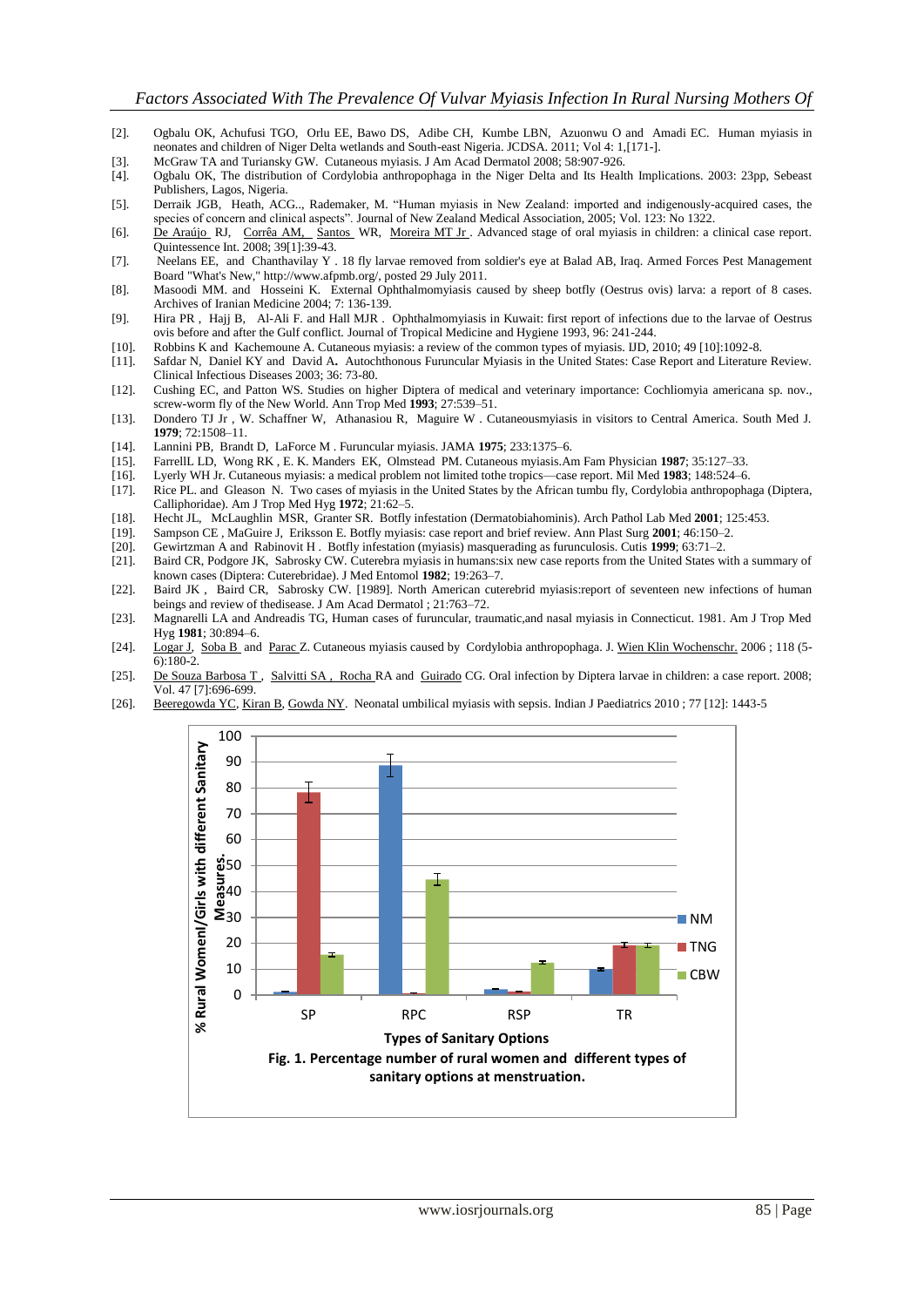